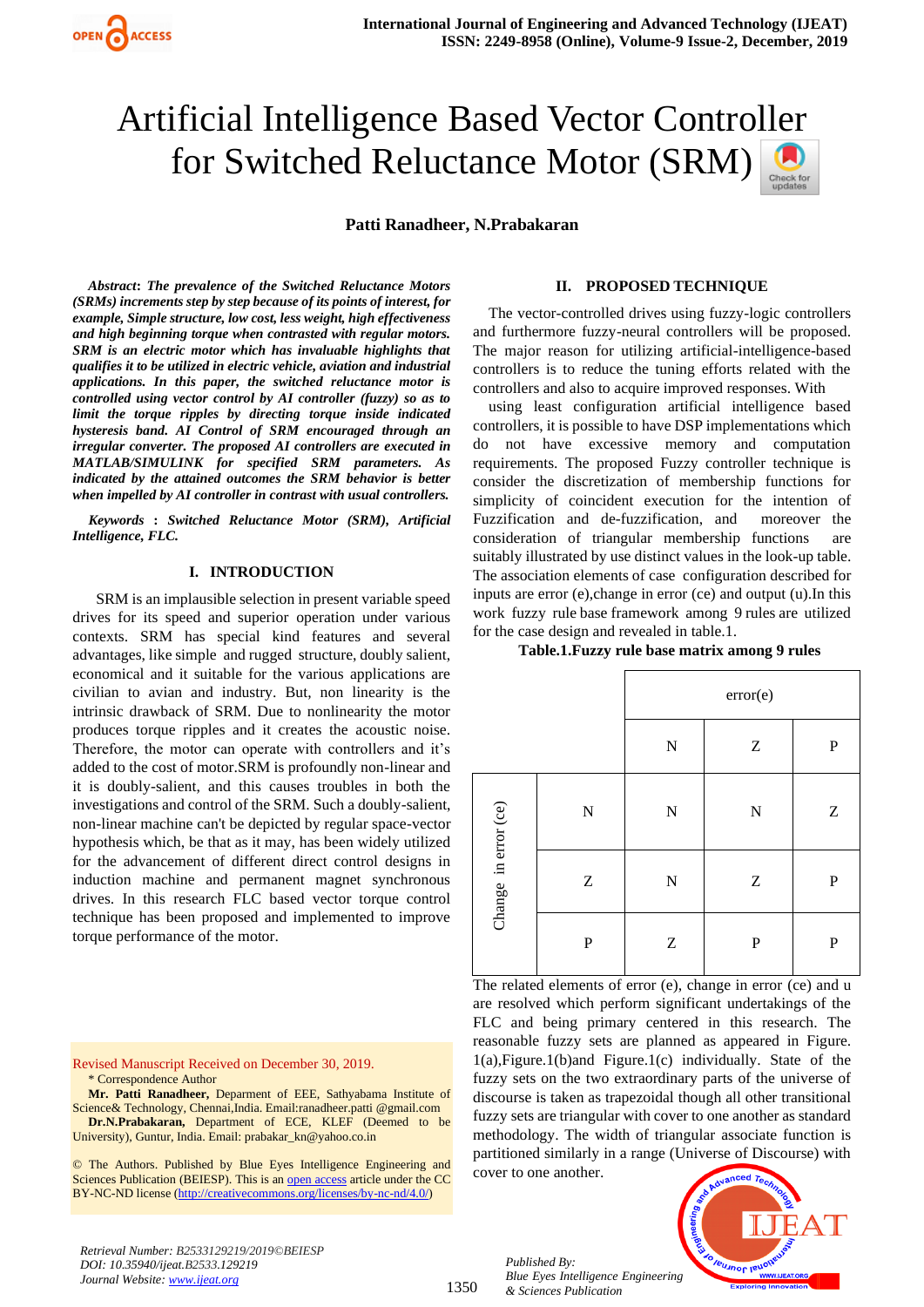# **Artificial Intelligence Based Vector Controller for Switched Reluctance Motor (SRM)**



**Figuge.1.(a),(b),(c) Associate functions of standard for ERROR (e), change in ERROR (ce) and output (u)**



**Fig.2.Fuzzy Logic Controller profile**

Fig.2 illustrates the highly non-linear 3-D controller profile of the realized speed and flux using fuzzy-logic controllers. Despite the fact that the Although the control profiles of the conventional controllers are simpler, which additionally compare to less difficult advanced usage, it is still incredibly helpful to actualize the more complex Fuzzy controllers bringing about increasingly complex control surfaces. This is because of the way that the fuzzy controllers are versatile controllers. In this way, by suitable fine-tuning it is conceivable to get superior dynamic attributes in the entire running circumstances. This likewise demonstrates the presence of the decrease in tuning exertion related with fuzzy controller.

## **III. RESULTS AND DISCUSSIONS**

The implementation of recommended control drive is attained through simulation results and results are conceived by utilizing Matlab/Simulink. Figure 3 shows the Responses of torque producing Stator current and flux reference under normal. Fig.4 illustrates that the responses of flux, current, torque of vector control SRM drive using FLC.

The results are differentiated with acquired results of simulation of FLC based chopped current control of SRM. Figure.5 exhibits the results of both actual and reference control of SRM. From the desired output it is crystal clear through proposed control and flux and torque drenched with hysteresis band both in the interim of transient and steady state conditions despite the fact that the flux linkage hysteresis band is by all accounts marginally gargantuan. The abundance of RMS phase current is satisfactory in light of the fact that it is streamlined to diminish during the design procedure.



*Published By:*

*& Sciences Publication* 

**IBUJNOF IS** *Blue Eyes Intelligence Engineering*